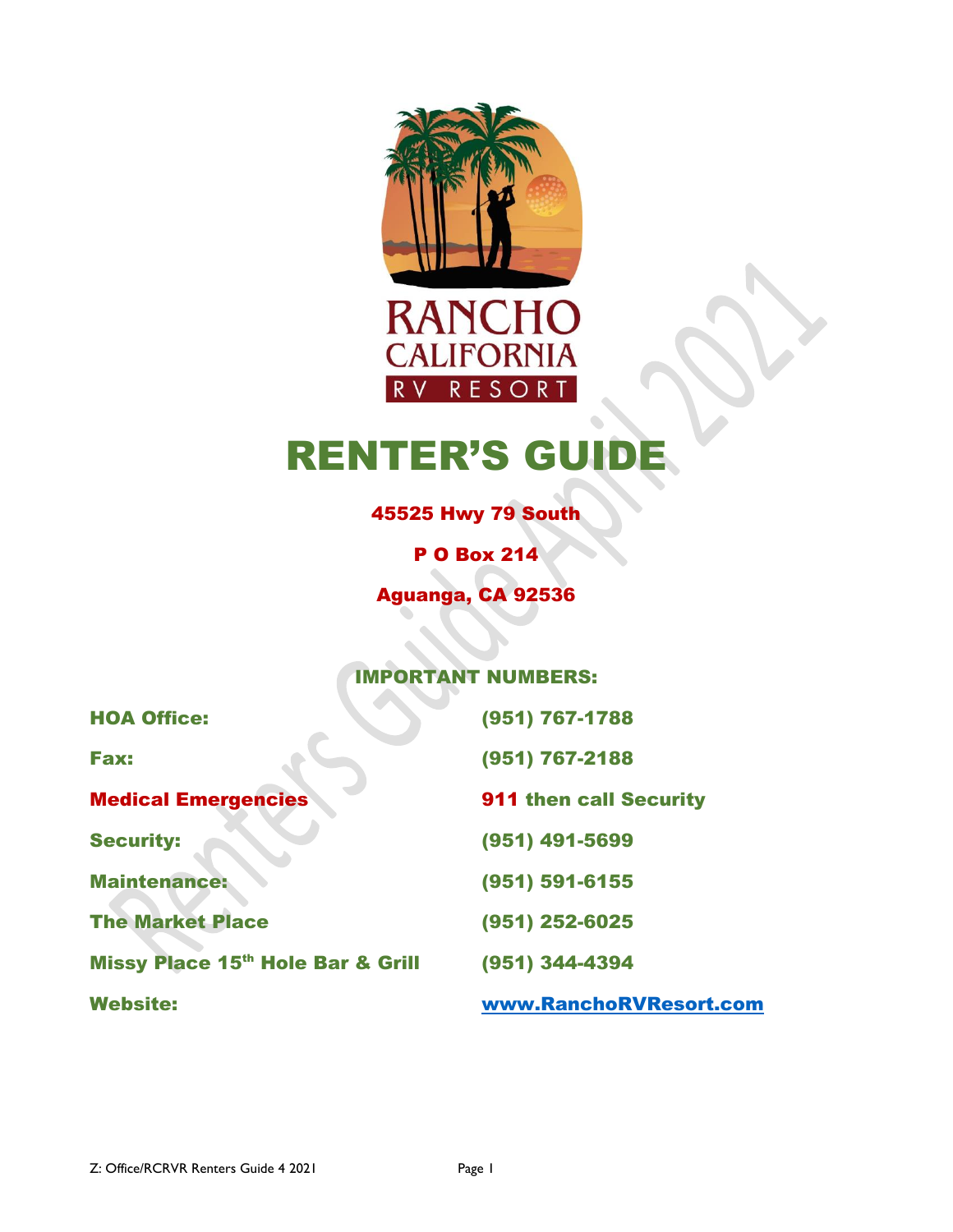## **RCRVR Guide for Renter's and Guests**

**WELCOME!!!** We are pleased that you have come to visit us at Rancho California RV Resort. It is the goal of everyone on the Board of Directors and our staff that you, your family and friends always have an enjoyable time when you are with us at the Resort. Please visit our website at **[www.RanchoRVResort.com](http://www.ranchorvresort.com/)**. There are links to realtor listing properties for sale in the Resort, and owners selling lots and/or rigs, links to wine country, the golf club web site and more.

We have included some important and useful information in the Renter's Guide as you begin your time here at the "Ranch." We encourage you to read over this information to become familiar with some of the events and restrictions we have at the Resort.

Business hours for the HOA office are Monday through Friday 8:00 a.m. until 4:00 p.m. (Closed daily from Noon to 1:00 p.m.) and 8:00 a.m. to Noon on Saturday. The office is closed on Sundays.

Hours of Operation for the Market Place @ The Ranch are Monday, Wednesday, Thursday, Friday, Saturday and Sunday 9:00 a.m. to 5:00 p.m. Tuesdays from 9:00 a.m. to 1:00 p.m.

# **IN CASE OF MEDICAL EMERGENCY CALL 911**

**Then call Security at (951) 491-5699**

Our physical address for 911 is: 45525 Hwy 79 South, Aguanga, CA 92536. Please include the Unit/Lot # you are on when calling.

Call Security for any after hour emergency be it a power outage, broken sprinkler head, excess running water, etc.

Rancho California RV Resort Owners Association, P O Box 214, Aguanga, CA 92536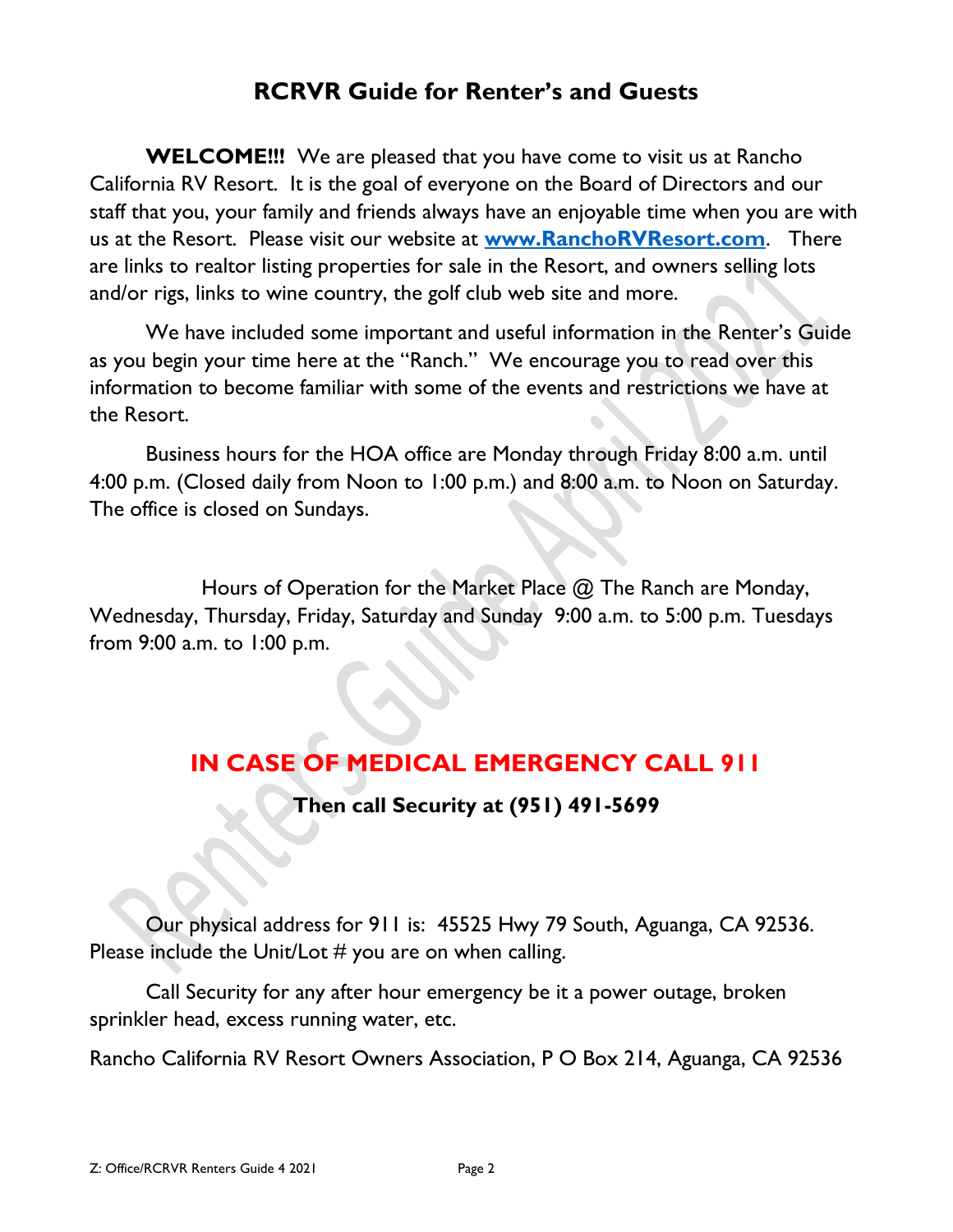## **RCRVR Owner's Guide**

### **Table of Contents**

| $\mathsf{I}$ .             |                                                                                               | 5 |
|----------------------------|-----------------------------------------------------------------------------------------------|---|
| 2.                         |                                                                                               | 5 |
|                            | a. Vehicles                                                                                   | 5 |
|                            |                                                                                               | 5 |
|                            |                                                                                               | 5 |
|                            |                                                                                               | 5 |
|                            |                                                                                               | 5 |
|                            | 3. Utilities                                                                                  | 5 |
|                            | a.                                                                                            |   |
|                            | Cable Television<br>b.                                                                        |   |
|                            | Mail<br>C.                                                                                    |   |
|                            | Deliveries by UPS, FedEx, Etc. <b>Construction of the Construction</b> OPS, FedEx, Etc.<br>d. | 6 |
|                            | Electric                                                                                      |   |
|                            | e.                                                                                            |   |
|                            | f.                                                                                            |   |
|                            | g.                                                                                            |   |
|                            | Propane delivery to your Lot<br>Trash Collection<br>h.                                        | 6 |
|                            | Ĺ.                                                                                            | 6 |
|                            | j.                                                                                            | 7 |
|                            | 4. Pets                                                                                       | 7 |
|                            | a.                                                                                            | 7 |
|                            | b.                                                                                            | 7 |
|                            | Pet Waste<br>$\mathsf{C}$ .                                                                   | 7 |
|                            |                                                                                               | 7 |
|                            |                                                                                               | 7 |
|                            |                                                                                               | 7 |
| 6.                         | Maintenance & Service                                                                         | 7 |
| Z.                         |                                                                                               |   |
| 8.                         |                                                                                               | 7 |
| 9.                         |                                                                                               |   |
|                            |                                                                                               | 8 |
|                            | 10. RCRVR Golf                                                                                |   |
|                            | <b>Green Fees</b><br>a.                                                                       | 8 |
|                            | Golf Carts with Aggressive Tread on Golf Course<br>b.                                         | 8 |
|                            | Golf cart drivers<br>$C_{\cdot}$                                                              | 8 |
|                            | Rules, Etiquette, Local Rules, Tournaments, etc.<br>d.                                        | 8 |
|                            | e.                                                                                            | 8 |
|                            | Warm up Cage<br>f.                                                                            | 8 |
| 8<br><b>11. Activities</b> |                                                                                               |   |
|                            | a.                                                                                            | 8 |
|                            |                                                                                               |   |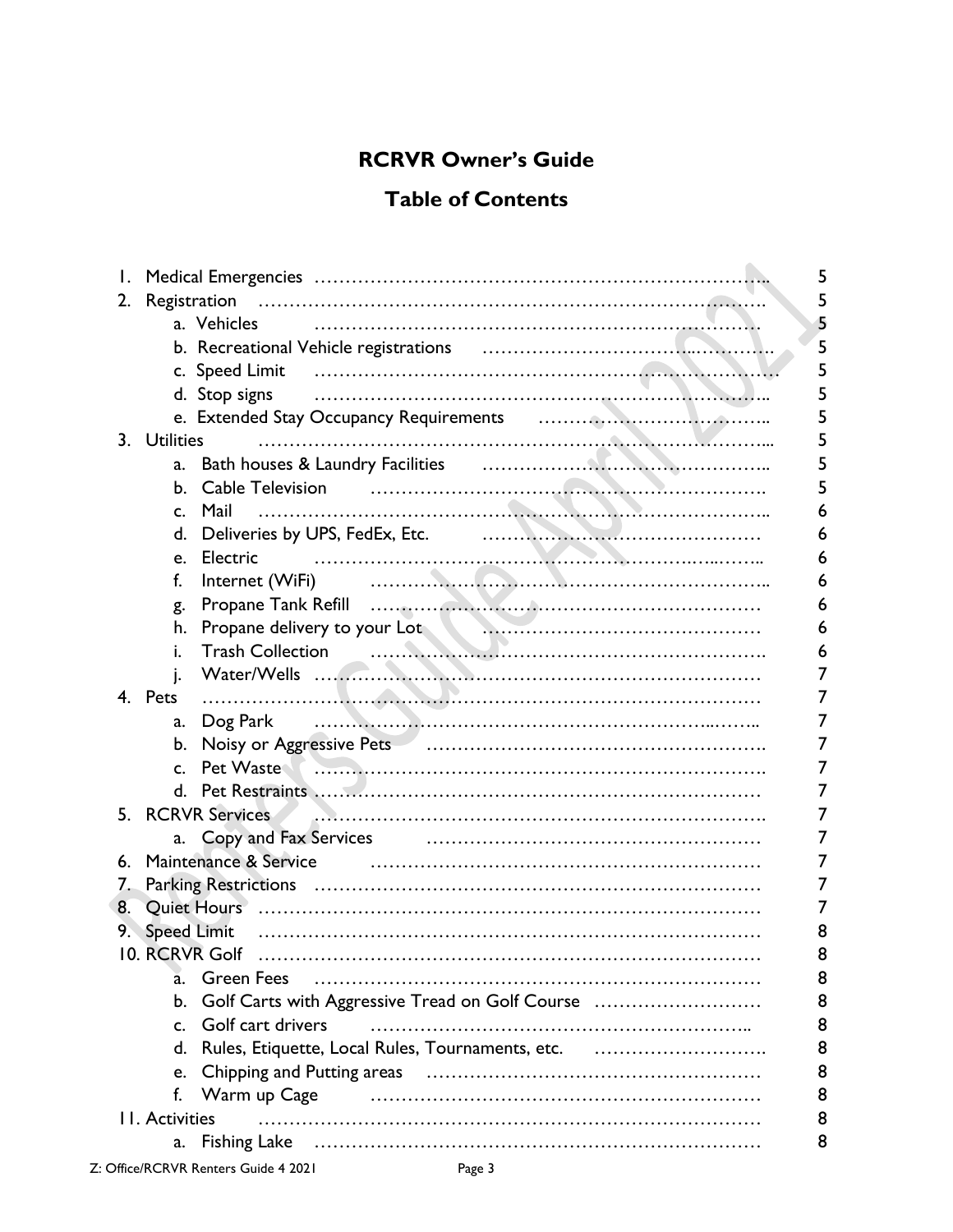| b. Pickle Ball & Tennis                                                |    |
|------------------------------------------------------------------------|----|
|                                                                        |    |
|                                                                        |    |
| 12. Staying Informed                                                   |    |
|                                                                        |    |
|                                                                        |    |
| c. Website                                                             |    |
| d. Constant Contact (email for renters staying six (6) months or more) |    |
|                                                                        | 9  |
| 14. Feedback Form                                                      | 10 |
| $1 - 14$<br>15. Attachments                                            |    |
|                                                                        |    |
|                                                                        |    |
| c. Water Conservation Implementation Program                           |    |
| d. Resort Map                                                          |    |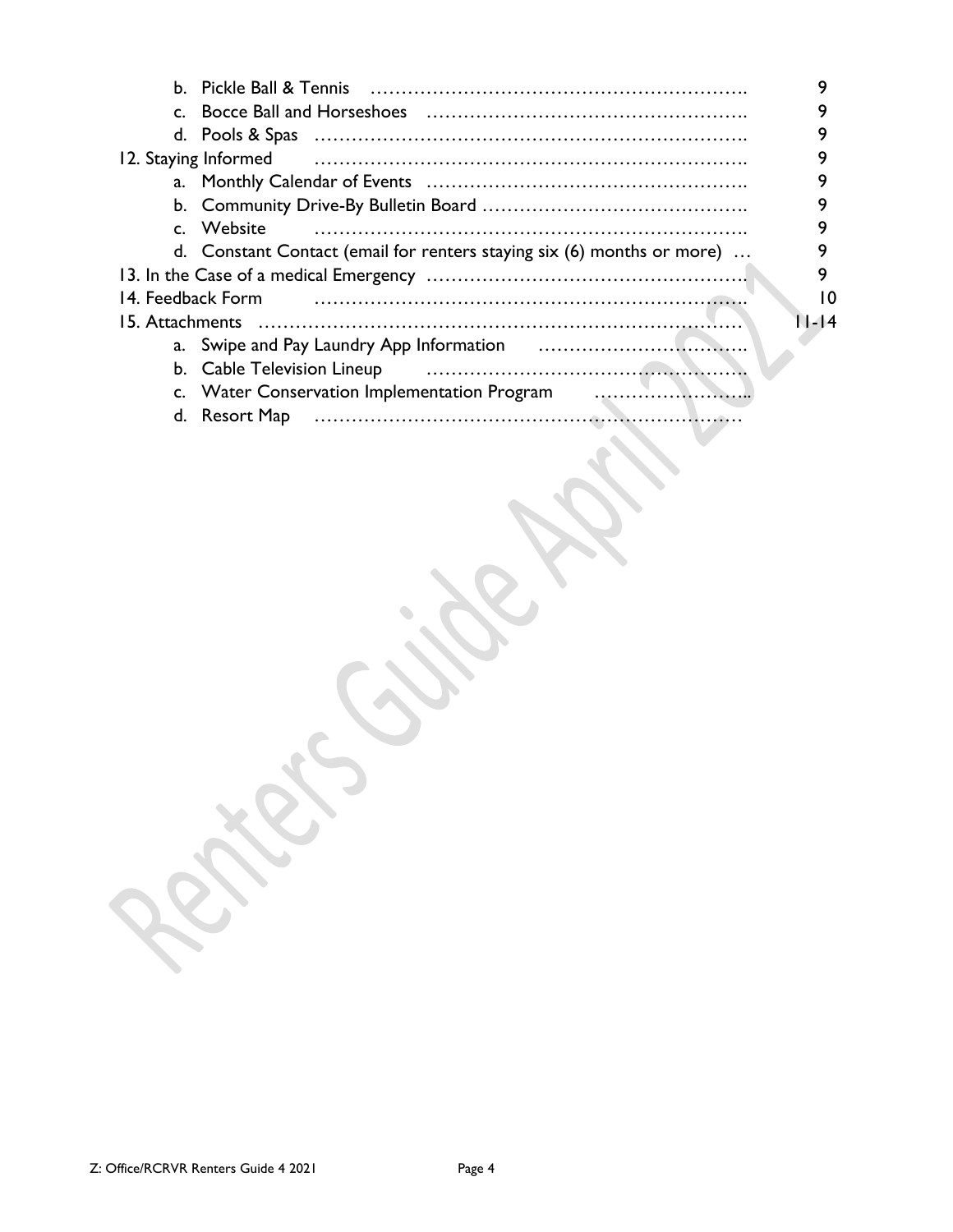## **RENTER'S GUIDE TO RANCHO CALIFORNIA RV RESORT**

**1. Medical Emergencies: Call 911 and then Security at 951-491-5699 so that they can assist getting emergency vehicles to your location**. You will also need to identify which lot/unit you are located within the Resort. We recommend you add this number to your contacts so that you can easily find it in an emergency.

#### **2. Registration for Renters/Guests of Owners**

- a. **Vehicles**--all vehicles (RV's, cars, trucks, golf carts, motorcycles, etc.) must meet RCRVR HOA requirements and must be registered with the HOA Office on or before arrival.
- b. **Registering Your Vehicles**: Recreational Vehicles (RV) must be registered at the HOA office prior to arrival and before moving to different locations within the Resort. Please be prepared to present the following upon arrival:
	- Current State Registration for your RV and each passenger vehicle.
	- Current proof of liability insurance for RV and each passenger vehicle.
	- All RV's must be between 30 ft. and 45 ft. long and meet the standards listed in the governing documents. Ask your leasing agent, owner or the HOA Office for specifics for what is permitted at this Resort.
- c. **Speed limit** throughout the resort is **10mph.** Cars, trucks and RV's must yield to pedestrians, golf carts and animals.
- d. **STOP** at all stop signs and obey all traffic regulations.
- e. **Extended Stay Requirements by Riverside County**: Rancho California RV Resort is an "Extended Occupancy Park" pursuant to Riverside County Ordinance No. 348 and a non-permanent living community pursuant to the project's Conditional Use Permit. Therefore, units (lots) regardless of whether the owner or tenant is on property must be vacated a minimum of ninety (90) days throughout EACH calendar year. Contact your leasing agent or owner of the lot for information.

#### **3. Utilities**

#### **a. Bathhouse and Laundry Facilities**

- All bathhouse and laundry buildings have security locks that require a code to enter. Get your code from the HOA office or Security. DO NOT GIVE THE CODE TO ANYONE.
	- **Laundry**: Washers and dryers use quarters only or there is an app (*see attached flyer*) which allows you to pay directly from your smart phone. A change machine is located in the Small Clubhouse adjacent to the HOA office.

DO NOT WASH PET BLANKETS IN WASHERS

- **DO NOT PUT ANYTHING OTHER THAN SEPTIC SYSTEM APPROVED TOILET PAPER IN ANY OF THE TOILETS, INCLUDING YOUR OWN . THE SYSTEM WILL GET CLOGGED AND BACK UP—WHICH IS NOT SOMETHING YOU WANT TO HAVE HAPPEN ANYWHERE!**
- b. **Cable television** is provided at no extra charge to each lot in The Ranch. A channel list is included in this packet and available at the HOA Office.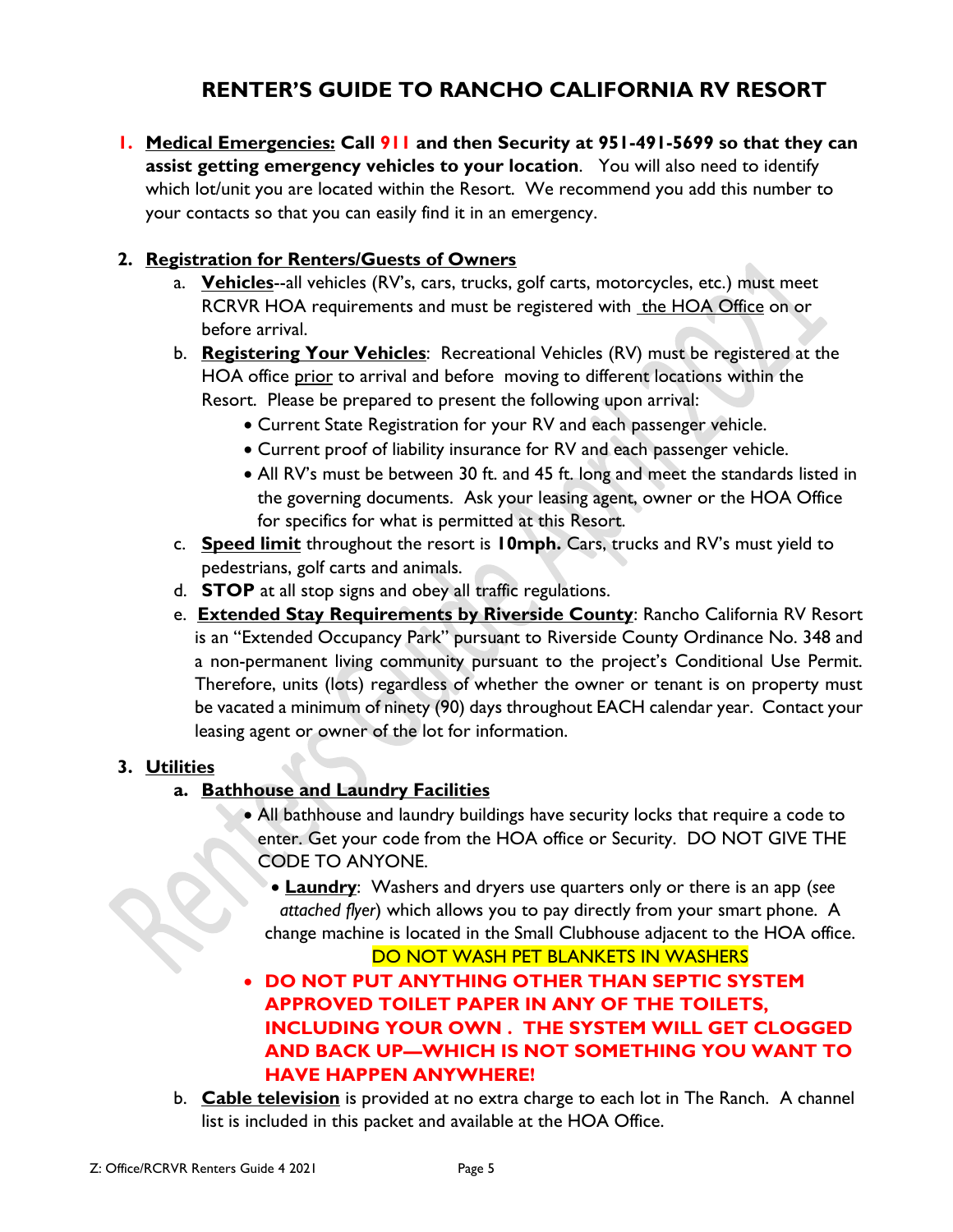- c. **Mail** service is **not** provided to RCRVR; however, it can be arranged at the Aguanga US post Office or in Temecula, at USPS locations and at private mailbox rental locations. Packages and regular mail can also be addressed to 45600 Hwy 79, Aguanga, CA 92536 Unit  $\#\overrightarrow{XXX}$  (the XXX is your lot/unit  $\#$ )). The HOA office, as a courtesy, will take mail (envelopes only) to the Post Office for you. *Note: This is a service provided to owners/renters. The Association nor HOA employees accept responsibility, nor can they be held liable for any letters left at the HOA Office*.
	- The "Outgoing Mail Box" is located just inside the HOA Office.
	- No owner, renter or guest may use the Resort's street address to receive mail.
	- Mail can be sent to individuals at the Resort by using the following address: General Delivery, 45600 Hwy 79, Aguanga, CA 92536.
	- An individual box can be arranged at the Aguanga US Post Office or in Temecula, or at private mailbox rental locations.
- d. **Deliveries by UPS, FedEx, Etc:** etc.(generally packages, not mail) being shipped directly to you at the Resort should be made to your specific unit/lot using the Resort address of 45525 US Hwy 79 S, Unit **# XXX**, (lot/unit #) Aguanga, CA 92536. The HOA office does not accept deliveries for individual owners or renters.
- e. **Electric** is handled on a case-by-case basis. Ask your leasing agent or lot owner for details.
- f. **Internet (WiFi)** is available in the Small Clubhouse. The password is **dogsrfun** (all lower case).
- g. **Propane filling** is available at the Ranch at the Propane Station. You must deliver your tanks prior to the filling time and name and lot number must be clearly labele on each tank. For filling and distribution times, see the posted schedule at the propane station.
	- Propane is generally filled Monday, Wednesday, Thursday and Friday twice daily and morning's only on Tuesday, Saturday and Sunday. Times are subject to change as necessary.
- h. **Propane delivery** to your Lot is available on Thursdays by adding your name to the *Weekly List for Service* located at the HOA Office. Payment for delivery is arranged with the carrier, Alliance Propane (951) 676-1916, prior to delivery.
- i. **ATM**: There is an ATM machine located in the small club house. This is a machine that belongs to a third party and the HOA is not responsible for this machine
	- **Trash Collection**: Trash pick-up is provided seven days a week at your individual lot. Dumpsters are to be accessed by authorized Resort personnel only.
		- Place trash at your curb no earlier than 7:00 a.m. and no later than 11:00 am. If you are unable to get your trash out in those hours, please keep it secured on your lot. Do not put trash out at night—animals will get in to the garbage. Call the HOA office if you have any questions regarding trash pick-up.
		- Boxes must be flattened and no longer than two feet.
		- For those leaving the Resort Sunday after trash pick-up, several small trash cans will be placed by the propane fill station for your convenience.
		- **Greens**: Brush, twigs, and branches, are picked up if tied together and no longer than two feet.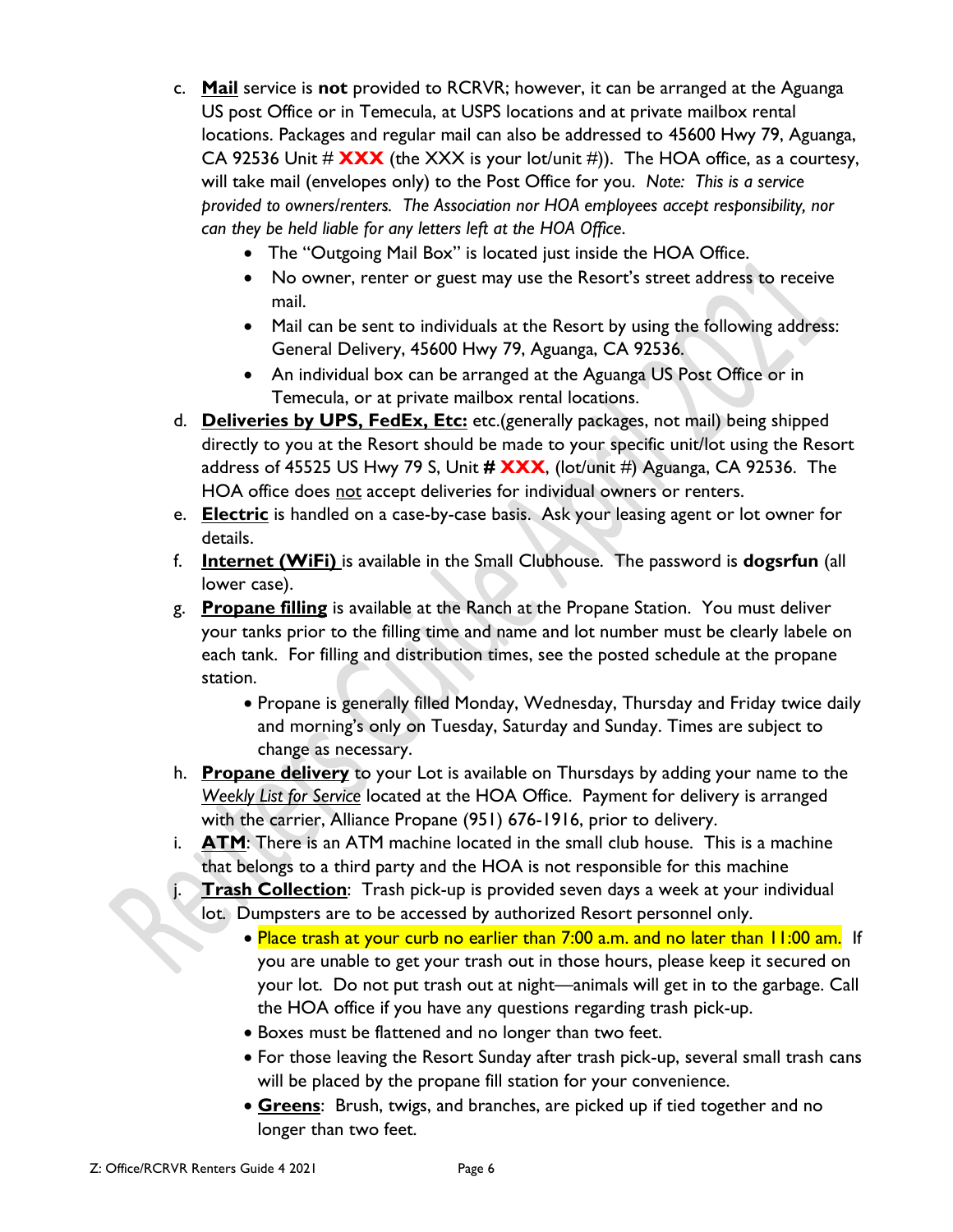- o Clippings must be bagged.
- i. **Water/Wells**: The Resort owns and maintains several wells that provide fresh water and irrigation water throughout the Resort. Our water is tested regularly by a third party. With the recent years of drought and ongoing dry conditions, we must be more mindful of water usage. Fines will be assessed according to the schedule on the Water Policy.
	- ABSOLUTELY NO washing off of driveways, buildouts, screens, etc. with a hose. Blow off the driveways and buildouts and use a bucket, sponge, and towels for screens. (Pressure washing MAY be allowed with permission from the General Manager).
	- Cars, trucks, and other vehicles must be taken to town.
	- RV's may be washed on your lot by:
	- Outside contractors that use pressure washers
	- If you do-it-yourself, we strongly recommend a pressure washing system. If you use a hose, IT MUST HAVE A SHUT OFF nozzle—you may NOT just let the water run.
	- Golf carts can be cleaned at your lot IF you use a bucket or pressure washer.
	- ABSOLUTELY NO hoses can be left running. Use a shut off nozzle.

#### **4. Pets**

- a. The **Dog Park** is located on Pato Frio road across from the guard shack is for owners, renters and guests of same. Bags are provided for mandatory clean up.
	- Aggressive pets will be asked to leave the dog park.
- b. **Excessive Noise**: Pet owners are responsible for any excessive noise from their pets, including uncontrolled barking.
- c. **Pet Waste**: Pet owners are responsible for picking up pet waste and its proper disposal.
- d. **Pet Restraints**: All pets must be on leash, when walking or on a tether line when on your lot. Never leave your pets outside your RV unattended.
	- Aggressive pets may be asked to leave the Resort.

#### 4. **RCRVR Services**:

- a. Copy and Fax Services are available in the HOA Business Office at a minimal cost.
	- For incoming faxes, use 951-767-2188.
- 5. **Maintenance** pertaining to your rented lot—such as malfunctioning sprinklers--are remedied by the HOA Maintenance Department. Call Maintenance directly at 951-591- 6155. Issues with appliances, condition of the rented lot, etc. are the lot owner's responsibility. Please discuss those concerns directly with the owner or property manager.
- 6. **Parking for your vehicles and golf carts** must be on your rental lot. Do not park any vehicle or cart so that it hangs over the street. DO NOT park on another lot without written approval from that owner and on file at Security and HOA office.
- 7. **Quiet Hours** are 10 pm to 7 am Sunday through Thursday and 11 pm to 7 am Friday and Saturday.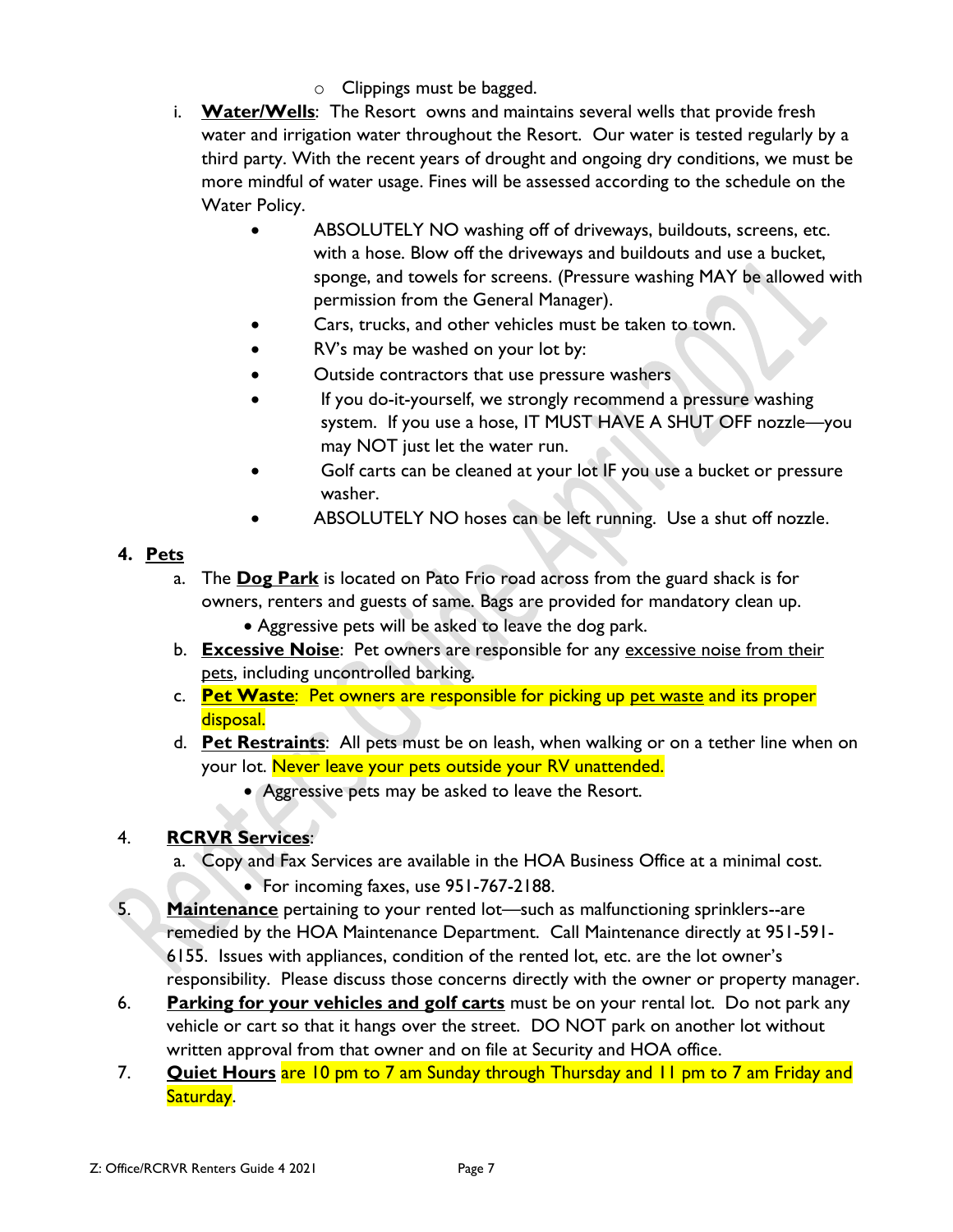- a. **Speed Limit** throughout The Resort is **10 mph**. Cars, trucks and RV's must yield to pedestrians, golf carts, and animals. Please adhere to the speed limits and stop signs in cars, golf carts, bikes etc.
- 8. **Golfing**: RCRVR has a private 14-hole Executive Golf Course. Renters and owner's guests are welcome to play. There is a small fee for renters and owner's guests that must be paid prior to starting golf. Please see the Golf Club's web page for more information [www.RCRVRGolfClub.weebly.com](http://www.rcrvrgolfclub.weebly.com/) . You will be given a copy of the Local Rules when picking up your golf passes. We ask all to observe the following rules:

a. **Green Fees**--All renters and guests of renters must pay green fees and prominently display the proper Golf Pass at all times. Passes can be purchased at The Market Place or the HOA Office during business hours.

- b. **Golf carts with aggressive tread patterns** are restricted to cart paths. All others are restricted to cart paths except players with a physical handicap exemption from the HOA Office that is prominently displayed on the cart
	- Golf carts can be driven on the fairways on holes 3, 4, 11, and 13 (no aggressive tire treads).
	- Use the 90-degree rule to enter and exit these fairways.
	- Golf carts must be kept 30 feet from the greens at all times and are not allowed on tee boxes or wet areas where carts might damage turf at any time.
- c. **ALL Golf cart drivers** must have a Valid driver's license.
- d. **Rules, Etiquette, Local Rules, etc.**
	- Activities other than golf are NOT permitted on the course, cart paths or rough areas around the golf course at any time.
	- All golfers must replace divots and repair ball marks on the greens. Players on the course must have their own clubs with individual Golf Passes (prominently displayed).
	- **Out of Bounds:** Do not trespass on any Owner's property. A ball on an Owner's property is considered out-of-bounds and golfer may not enter an Owner's property to retrieve ball without permission.

#### e. **Chipping and Putting:**

- There is a chipping located behind the Small Club House (HOA Office building).
	- o There is no fee to use the practice green or chipping green.
- A putting green is located at the corner of the Market and pool/spa area o There is no fee to use the practice green or chipping green.
- f. **Warm Up Cage**: There is a warm up cage near the entrance to the first tee box.
	- There is no fee to use the warm up cage.

#### **7. Activities:**

a. **Fishing is permitted in the Fishing Lake only.** Use barbless hooks and follow catch-and-release techniques.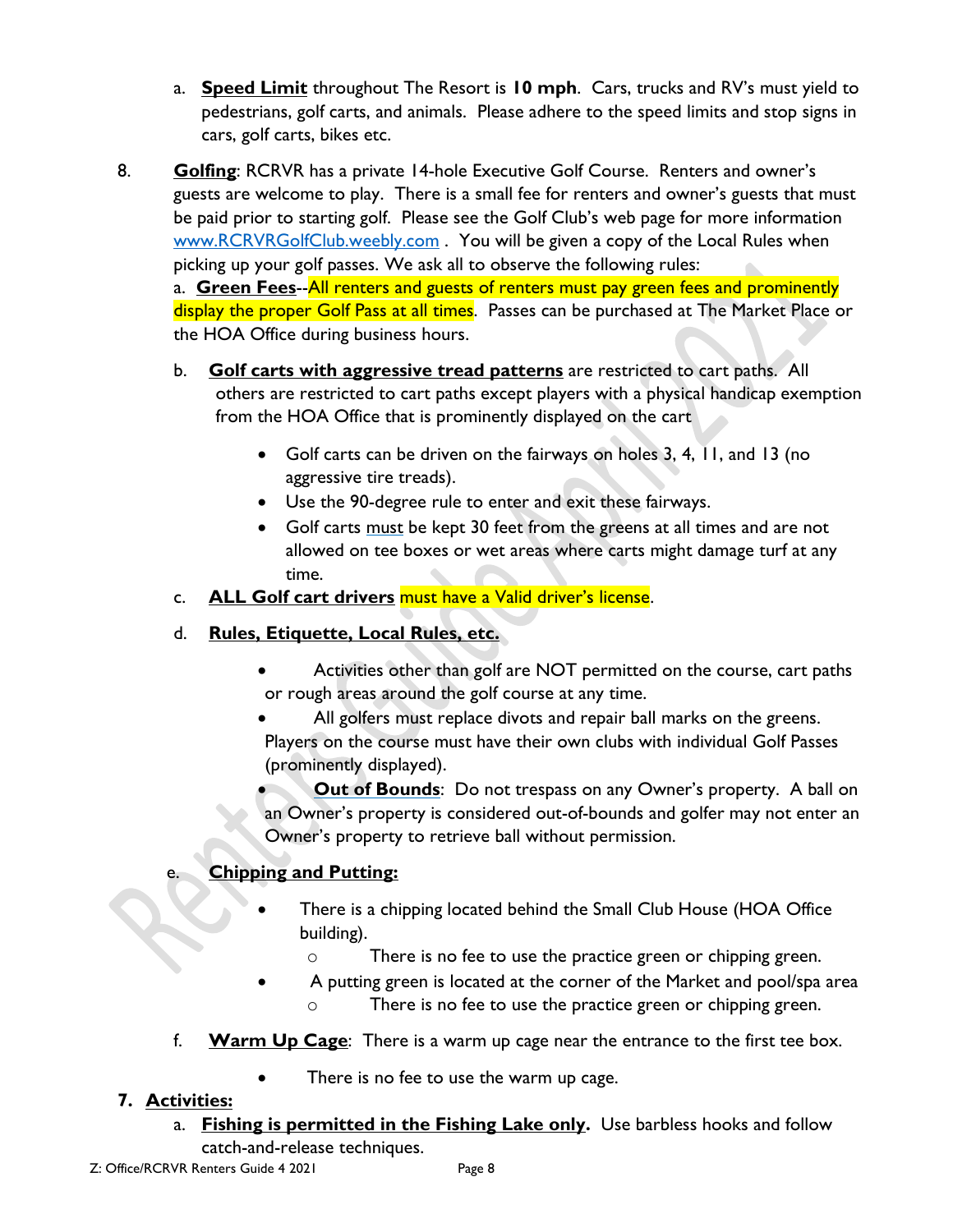- b. **Pickle ball and Tennis courts are for pickle ball and tennis only**. No other activities are permitted--no bikes, in-line skates, or scooters on the courts. No pets.
- c. **There are numerous activities always happening.** Be sure to check the Ranch calendar to see what is coming up. We have golf tournaments, pickleball tournaments, movie nights, bands at the Fishing Lake, bocce ball and horseshoes to name a few.
- d. **Pools and Spas close at 11:00 pm.** The Resort DOES NOT have lifeguards at any of the pools or spas. Use at your own risk. Glass items are NOT permitted at any pool or spa. Proper swimwear is required. No running.
	- The Owner's Pool/Spa, located between lots 69 and 118, is off limits to nonowners.
	- All other pools are for use by owners, renters and guests of same, but registered renter/guest/owner must accompany any unregistered guests to the pools.
	- The pools are **NOT for USE** by Café or Market patrons unless they are owners or registered renters/guests.  $\bullet$

#### **8. Staying Informed:**

- a. **Monthly calendars** of events are available on the first day of each month. They are posted at the Small Club House bulletin board by the HOA Office and in the Main Club house entrance. They are also available at the HOA office.
- b. **Community Bulletin Board** located street side adjacent to the propane filling station.
- c. **Website**: **WWW.RanchRV Resort.com**
- d. **Email Notifications**: (Constant Contact) Long-Term Renters (six (6) months or longer) can ask to be added to our Constant Contact email notification system. Constant Contact is an email-based system used for delivering information to owners and long-term renters. You can use this to receive messages from the management, Activities Committee, General Manager or Board of Directors. Messages can include information about upcoming events (i.e., movie nights, bands, etc.) or if there is an unexpected emergency repair such as a water break or maintenance repair that will affect all or certain areas of the Resort. Simply ask the Front Desk to add you to the Constant Contact email list.
- e. **Facebook**: The HOA does not host or monitor Facebook pages for owner comments. However ,we do have a classified page ("RCRVRClassifieds) for members and renters sell small items such as tables and chairs, gently used furniture, etc. Just ask to be admitted and the webmaster with let you in usually within a few days. NOTE: This Facebook page is NOT monitored by the HOA and content is the responsibility of individual users of the site.
- 9. **Medical Emergencies** are handled by calling 911 and then Security at 951-491-5699